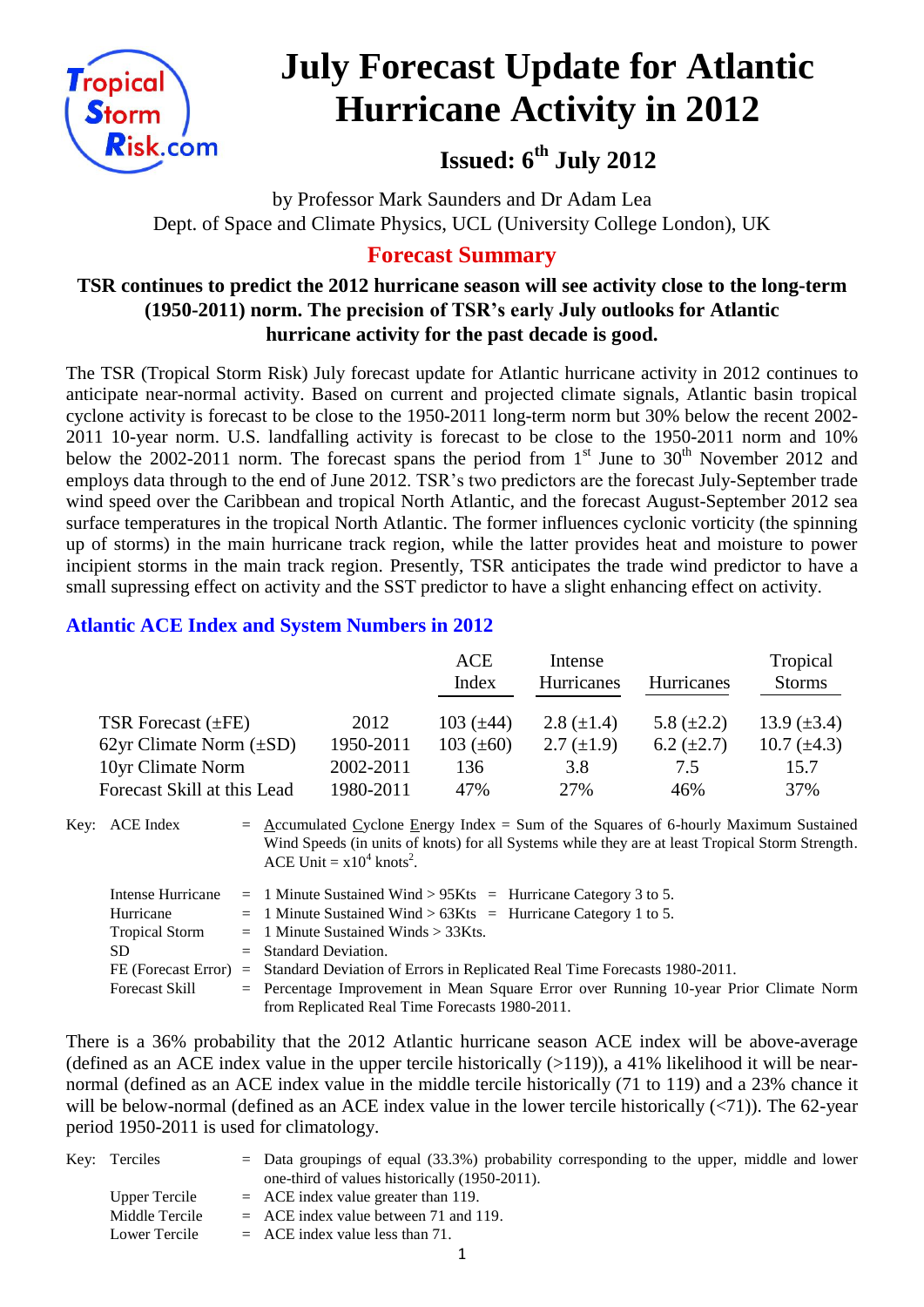# **ACE Index & Numbers Forming in the MDR, Caribbean Sea and Gulf of Mexico in 2012**

|                              |           | ACE<br>Index  | Intense<br>Hurricanes | <b>Hurricanes</b> | Tropical<br><b>Storms</b> |
|------------------------------|-----------|---------------|-----------------------|-------------------|---------------------------|
| TSR Forecast $(\pm FE)$      | 2012      | $80 (\pm 42)$ | $2.5 \ (\pm 1.3)$     | 4.1 $(\pm 1.7)$   | 7.8 $(\pm 2.4)$           |
| 62yr Climate Norm $(\pm SD)$ | 1950-2011 | 81 $(\pm 58)$ | 2.4 $(\pm 1.8)$       | 4.4 $(\pm 2.5)$   | 7.4 $(\pm 3.5)$           |
| Forecast Skill at this Lead  | 1980-2011 | 47%           | 37 <sub>%</sub>       | 57%               | 57%                       |

The Atlantic hurricane Main Development Region (MDR) is the region  $10^{\circ}N-20^{\circ}N$ ,  $20^{\circ}W-60^{\circ}W$  between the Cape Verde Islands and the Caribbean Lesser Antilles. A storm is defined as having formed within this region if it reached at least tropical depression status while in the area.

There is a 40% probability that the 2012 Atlantic hurricane season ACE index will be above-average (defined as an ACE index value in the upper tercile historically (>95)), a 43% likelihood it will be nearnormal (defined as an ACE index value in the middle tercile historically (41 to 95) and a 17% chance it will be below-normal (defined as an ACE index value in the lower tercile historically  $(\leq 41)$ ). The 62-year period 1950-2011 is used for climatology.

#### **USA Landfalling ACE Index and Numbers in 2012**

|                              |           | <b>ACE</b>        |                   | Tropical        |
|------------------------------|-----------|-------------------|-------------------|-----------------|
|                              |           | Index             | <b>Hurricanes</b> | <b>Storms</b>   |
| TSR Forecast $(\pm FE)$      | 2012      | $2.5 \ (\pm 2.1)$ | $1.6 (\pm 1.5)$   | 4.7 $(\pm 2.2)$ |
| 62yr Climate Norm $(\pm SD)$ | 1950-2011 | 2.4 $(\pm 2.2)$   | $1.5 \ (\pm 1.3)$ | 3.1 $(\pm 2.0)$ |
| 10yr Climate Norm            | 2002-2011 | 2.8               | 1.7               | 4.4             |
| Forecast Skill at this Lead  | 1980-2011 | 10%               | 12%               | 7%              |

| Key: ACE Index                           | $=$ Accumulated Cyclone Energy Index $=$ Sum of the Squares of hourly Maximum<br>Sustained Wind Speeds (in units of knots) for all Systems while they are at least<br>Tropical Storm Strength and over the USA Mainland (reduced by a factor of 6).<br>ACE Unit = $x10^4$ knots <sup>2</sup> . |
|------------------------------------------|------------------------------------------------------------------------------------------------------------------------------------------------------------------------------------------------------------------------------------------------------------------------------------------------|
| Landfall Strike Category<br>USA Mainland | $=$ Maximum 1 Minute Sustained Wind of Storm Directly Striking Land.<br>$=$ Brownsville (Texas) to Maine                                                                                                                                                                                       |

USA landfalling intense hurricanes are not forecast since we have no skill at any lead.

There is a 50% probability that in 2012 the USA landfalling ACE index will be above average (defined as a USA ACE index value in the upper tercile historically (>2.54)), a 26% likelihood it will be near-normal (defined as a USA ACE index value in the middle tercile historically (1.11 to 2.54)) and a 24% chance it will be below-normal (defined as a USA ACE index value in the lower tercile historically  $(\langle 1.11 \rangle)$ ). The 62-year period 1950-2011 is used for climatology.

## **Caribbean Lesser Antilles Landfalling Numbers in 2012**

|                              |           | ACE<br>Index    | Intense<br>Hurricanes | <b>Hurricanes</b> | Tropical<br><b>Storms</b> |
|------------------------------|-----------|-----------------|-----------------------|-------------------|---------------------------|
| TSR Forecast $(\pm FE)$      | 2012      | 1.4 $(\pm 1.8)$ | $0.2~(\pm 0.4)$       | $0.5 (\pm 0.6)$   | $1.2 \ (\pm 0.9)$         |
| 62yr Climate Norm $(\pm SD)$ | 1950-2011 | 1.4 $(\pm 2.0)$ | $0.2 \ (\pm 0.5)$     | $0.5 \ (\pm 0.7)$ | 1.1 $(\pm 1.0)$           |
| 10yr Climate Norm            | 2002-2011 | 1.0             | 0.1                   | 0.5               | 1.1                       |
| Forecast Skill at this Lead  | 1980-2011 | 19%             | 13%                   | 28%               | 16%                       |

Key:  $ACE Index = Accumulated Cyclone Energy Index = Sum of the Squares of hourly Maximum$ Sustained Wind Speeds (in units of knots) for all Systems while they are at least Tropical Storm Strength and over the USA Mainland (reduced by a factor of 6). ACE Unit =  $x10^4$  knots<sup>2</sup>.

| Landfall Strike Category | $=$ Maximum 1 Minute Sustained Wind of Storm Directly Striking Land. |
|--------------------------|----------------------------------------------------------------------|
| Lesser Antilles          | $=$ Island Arc from Anguilla to Trinidad Inclusive.                  |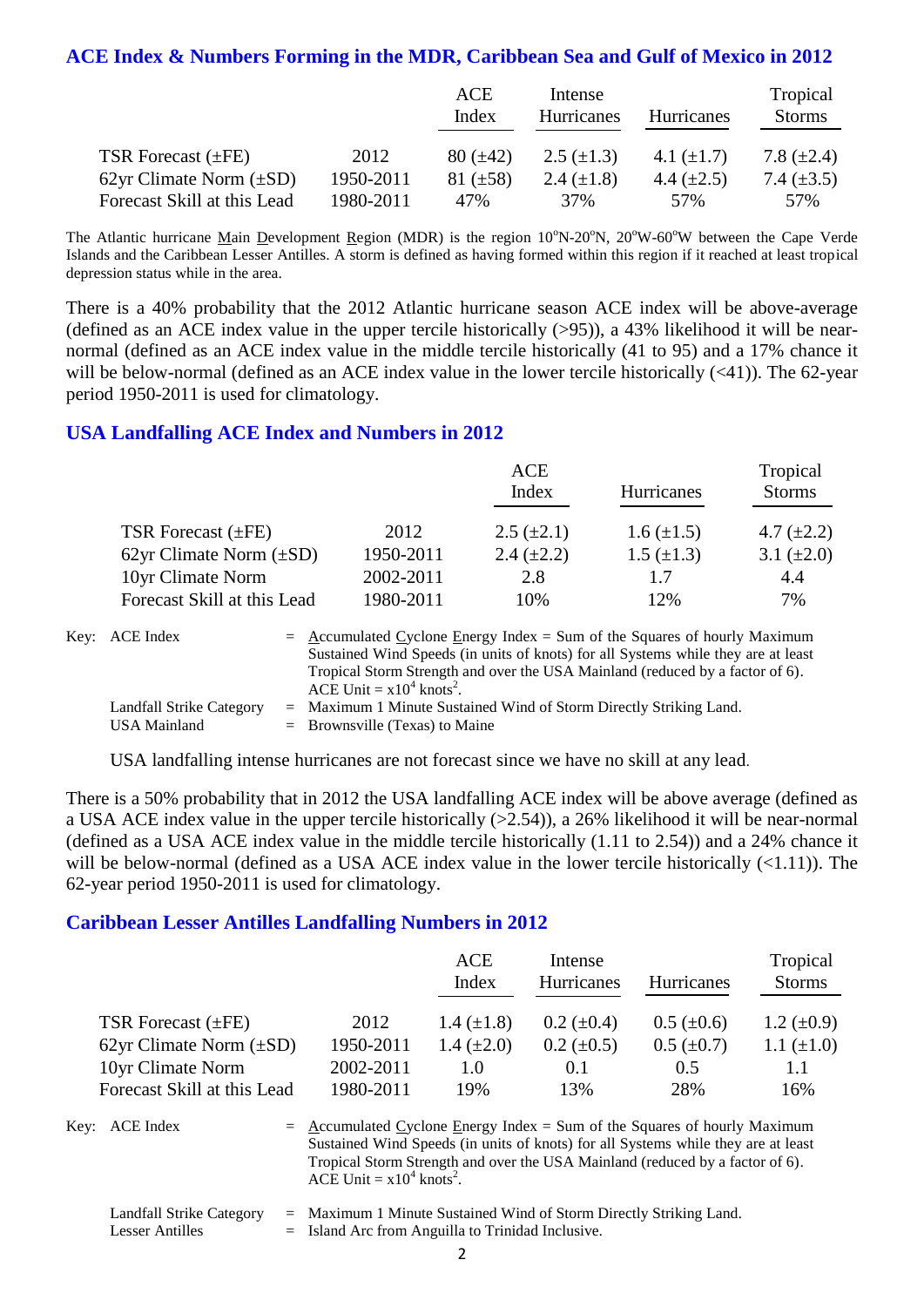## **Key Predictors for 2012**

The key factors behind the TSR forecast for a near-average hurricane season in 2012 are the anticipated small supressing effect of the July-September forecast trade wind at 925mb height over the Caribbean Sea and tropical North Atlantic region  $(7.5^{\circ}N - 17.5^{\circ}N, 30^{\circ}W - 100^{\circ}W)$ , and slight enhancing effect of August-September forecast sea surface temperature for the Atlantic MDR ( $10^{\circ}N - 20^{\circ}N$ ,  $20^{\circ}W - 60^{\circ}W$ ). The current forecasts for these predictors are  $-0.18 \pm 0.61$  ms<sup>-1</sup> (up from the June forecast value of  $-0.33\pm0.68$  ms<sup>-1</sup>) weaker than normal (1980-2011 climatology) and  $0.09\pm0.17^{\circ}$ C warmer than normal (1980-2011 climatology) (up from the June forecast value of  $0.10\pm0.22^{\circ}$ C cooler than normal). The July-September 2012 trade wind prediction is based on an expectation of warm ENSO conditions in August-September 2012 as forecast by an in-house multi-ensemble extension of the Knaff and Landsea (1997) ENSO-CLIPER model (Lloyd-Hughes et al, 2004). The forecast skills for these predictors at this lead are 60% and 76% respectively.

#### **The Precision of Seasonal Hurricane Forecasts**

The figure displays the recent 10-year (2002-2011) skill for the forecast number of North Atlantic hurricanes issued by different organisations.



Forecast precision is assessed using the Mean Square Skill Score (MSSS) which is the percentage improvement in mean square error over a climatological forecast. Positive skill indicates that the model performs better than a climatology forecast, whilst a negative skill indicates that it performs worse than climatology. Two different climatologies are used: a fixed 50-year (1950-1999) climatology and a running prior 10-year climate norm.

The figure compares the forecast skill of the TSR, NOAA (National Oceanic and Atmospheric Administration) and CSU (Colorado State University) seasonal hurricane outlooks 2002-2011 as a function of lead time. NOAA does not release seasonal outlooks before late May. It is clear there is little skill in forecasting the upcoming number of Atlantic hurricanes from the prior December. Skill climbs slowly as the hurricane season approaches. Moderate skill levels are reached by early June and good skill levels are achieved from early August.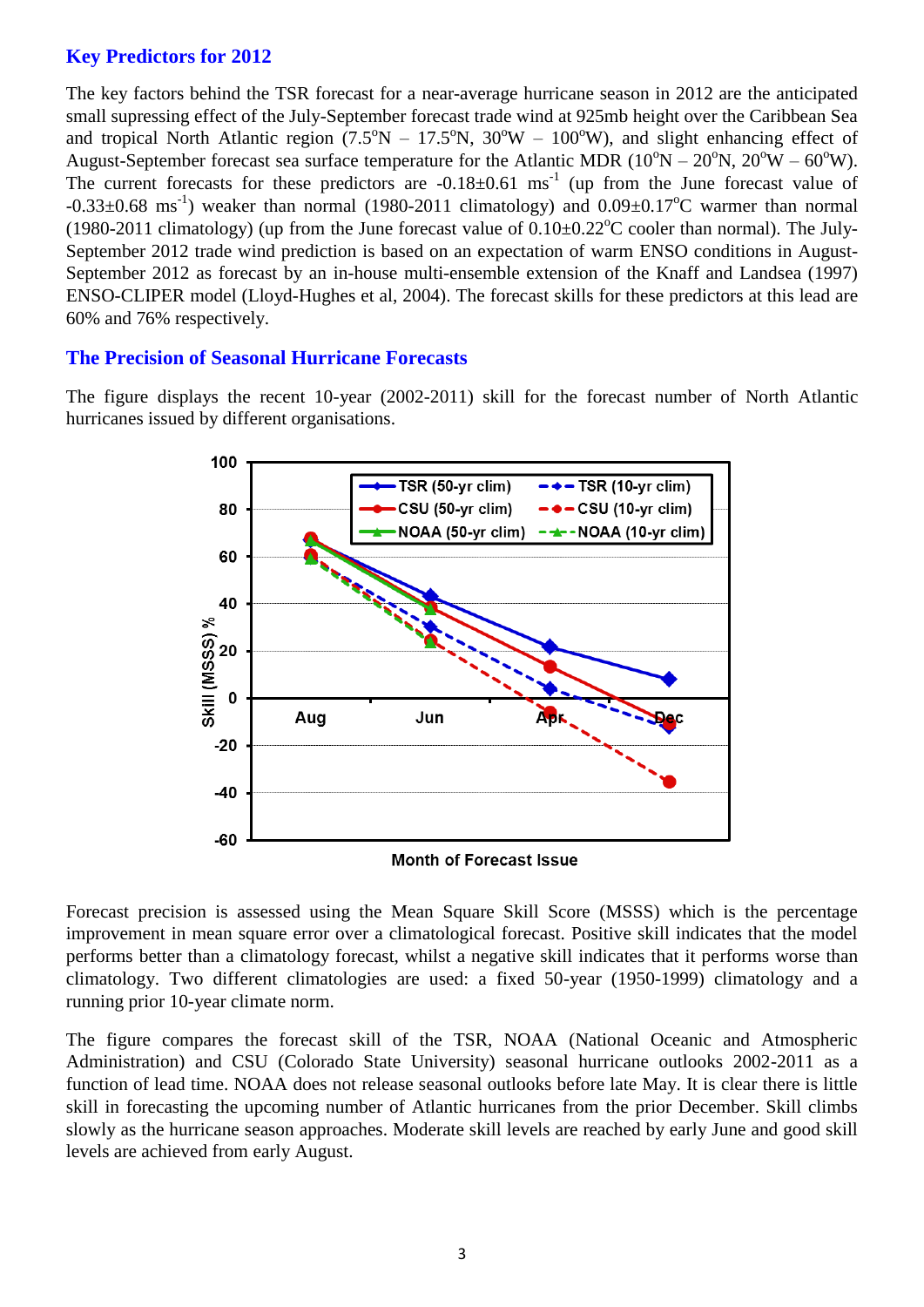In terms of TSR forecast successes and failures in recent years, the 2004, 2005, 2008, 2010 and 2011 North Atlantic hurricane seasons were predicted to have 'high activity' (i.e. in the top one third of years historically) to high (60-70%) probability from the previous December. In contrast, the TSR extended range forecasts for the 2006, 2007 and 2009 hurricane seasons were less impressive.

## **Further Information and Next Forecast**

Further information about TSR forecasts and verifications may be obtained from the TSR web site *http://www.tropicalstormrisk.com*. The final TSR forecast update for the 2012 Atlantic hurricane season will be issued on the  $6<sup>th</sup>$  August 2012.

# **References**

- Knaff, J. A. and C. W. Landsea, An El Niño-Southern Oscillation Climatology and Persistence (CLIPER) Forecasting Scheme, *Wea. Forecasting*, **12**, 633-652, 1997.
- [Lloyd-Hughes, B., M. A. Saunders and P. Rockett, A consolidated CLIPER model for improved](http://www.tropicalstormrisk.com/docs/Lloyd-Hughesetal2004.pdf)  [August-September ENSO prediction skill,](http://www.tropicalstormrisk.com/docs/Lloyd-Hughesetal2004.pdf) *Wea. Forecasting*, **19**, 1089-1105, 2004.

# **Appendix – Predictions from Previous Months**

#### **1. Atlantic ACE Index and System Numbers**

| <b>Atlantic ACE Index and System Numbers 2012</b> |             |                     |                                    |                 |                       |  |  |
|---------------------------------------------------|-------------|---------------------|------------------------------------|-----------------|-----------------------|--|--|
|                                                   |             | <b>ACE</b><br>Index | Named<br>Tropical<br><b>Storms</b> | Hurricanes      | Intense<br>Hurricanes |  |  |
| Average Number $(\pm SD)$ (1950-2011)             |             | 103 $(\pm 60)$      | $10.7 (\pm 4.3)$                   | 6.2 $(\pm 2.7)$ | $2.7 \ (\pm 1.9)$     |  |  |
| Average Number (2002-2011)                        |             | 136                 | 15.7                               | 7.5             | 3.8                   |  |  |
|                                                   | 6 Jul 2012  | 103 $(\pm 44)$      | $13.9 \ (\pm 3.4)$                 | 5.8 $(\pm 2.2)$ | 2.8 $(\pm 1.4)$       |  |  |
|                                                   | 6 Jun 2012  | $100 (\pm 47)$      | 13.8 $(\pm 3.5)$                   | 5.8 $(\pm 2.4)$ | $2.7 \ (\pm 1.5)$     |  |  |
| TSR Forecasts $(\pm SD)$                          | 23 May 2012 | 98 $(\pm 52)$       | $12.7 (\pm 3.9)$                   | $5.7 (\pm 2.7)$ | $2.7 \ (\pm 1.5)$     |  |  |
|                                                   | 12 Apr 2012 | 95 $(\pm 55)$       | $12.5 (\pm 4.1)$                   | 5.6 $(\pm 2.8)$ | $2.6 (\pm 1.6)$       |  |  |
|                                                   | 7 Dec 2011  | $117 (\pm 58)$      | 14.1 $(\pm 4.2)$                   | $6.7 (\pm 3.0)$ | 3.3 $(\pm 1.6)$       |  |  |
|                                                   | 1 Jun 2012  | 80                  | 13                                 | 5               | 2                     |  |  |
| <b>CSU</b> Forecasts                              | 4 Apr 2012  | 70                  | 10                                 | 4               | $\mathfrak{D}$        |  |  |
| <b>NOAA Forecast</b>                              | 24 May 2012 | 60-130              | $9 - 15$                           | $4 - 8$         | $1 - 3$               |  |  |
| Met Office Forecast                               | 24 May 2012 | $90 (\pm 62)$       | $10*(\pm 3)$                       | -               |                       |  |  |
| Institute of<br>Meteorology, Cuba                 | 4 May 2012  |                     | 10                                 | 5               |                       |  |  |

\*Does not include tropical storm's Alberto and Beryl.